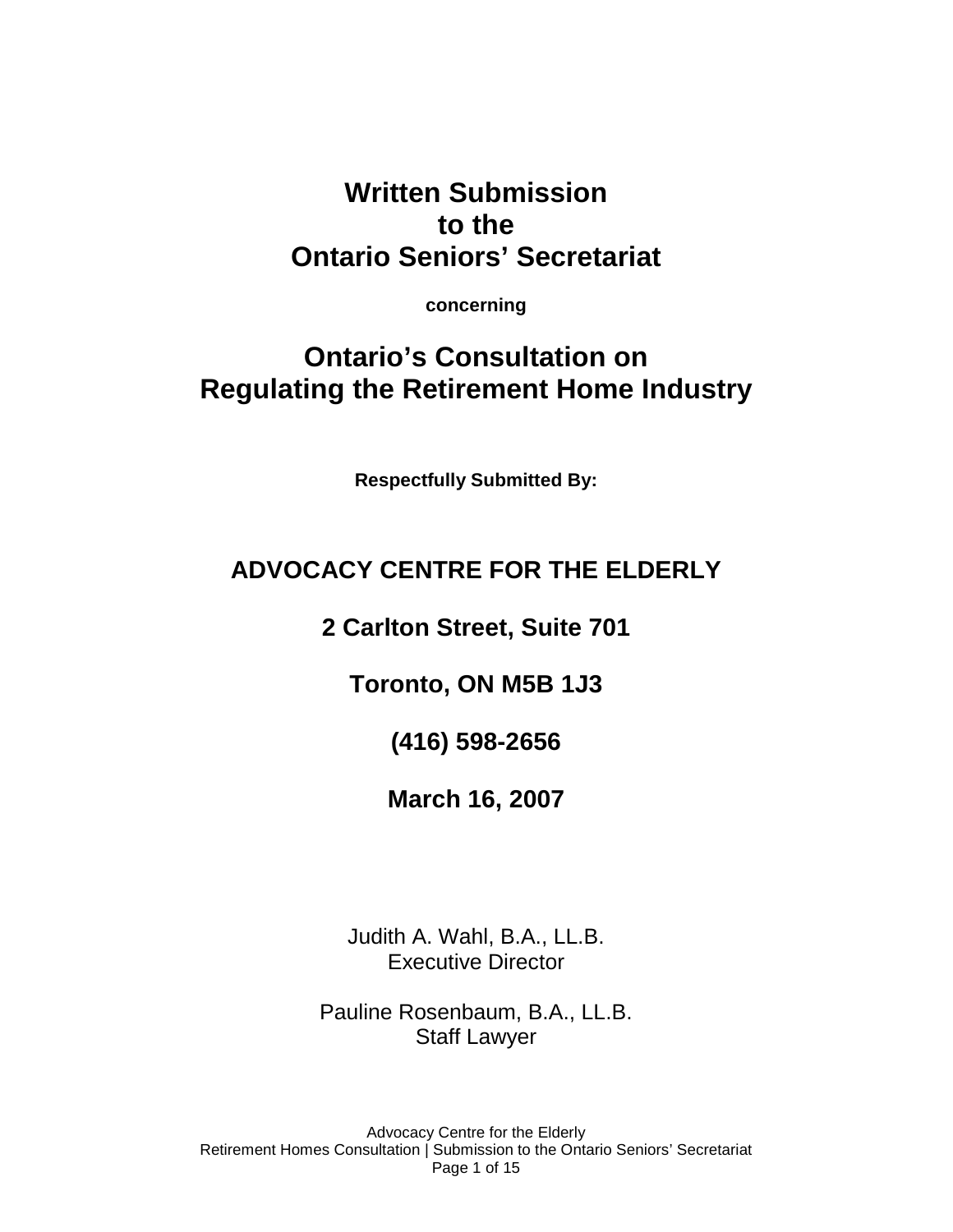#### **1. Introduction to ACE**

The Advocacy Centre for the Elderly (ACE) is a specialty community legal clinic that was established to provide a range of legal services to low-income seniors in the Province of Ontario. The legal services include individual and group client advice and representation, public legal education, community development, and law reform activities. ACE has been operating since 1984 and is the only legal clinic in Canada with a specific mandate and expertise in legal issues of the older population.

Clients regularly seek our advice on issues relating to accommodation and care in retirement homes. We also receive many requests for assistance from community legal aid clinics and others across Ontario for assistance in how to approach "care home" cases under the Tenant Protection Act/ Residential Tenancies Act at what is now known as the Landlord Tenant Board.

We have also produced a 600+ page publication called Long-Term Care Facilities in Ontario: The Advocate's Manual. The manual is an effort to assist other advocates (both lay advocates and lawyers), as well as seniors and their families engaging in advocacy on seniors' issues, primarily in the long-term care system. Now in its third edition, this manual also includes chapters on retirement homes, home care, and other issues such as substitute decision-making, powers of attorney, and advocacy.

ACE lawyers are in high demand as speakers on seniors' issues and residents' rights. Numerous presentations on these issues have been made by ACE at the local, provincial national and international levels. We are pleased to contribute our views on retirement home regulation based on our extensive experience advocating for seniors in Ontario.

## **2. ACE's Experience with "Retirement Homes"**

ACE has long encouraged greater regulation of what are known by most people as "retirement homes".<sup>7</sup> Further, ACE believes that this type of housing plays a critical role in the spectrum of accommodation options that should be available to seniors (and, in some cases, others). Most importantly, ACE supports housing options that help keep seniors in their communities and promote their independence for as long as possible and to the greatest degree possible.

 $\overline{a}$  $1$  In this submission, we will refer to the form of accommodation as a "retirement home", although we emphasize that such accommodation is defined and governed by Part IX of the Residential Tenancies Act, 2006, and that such accommodation is properly referred to as a "care home" pursuant to the legislation.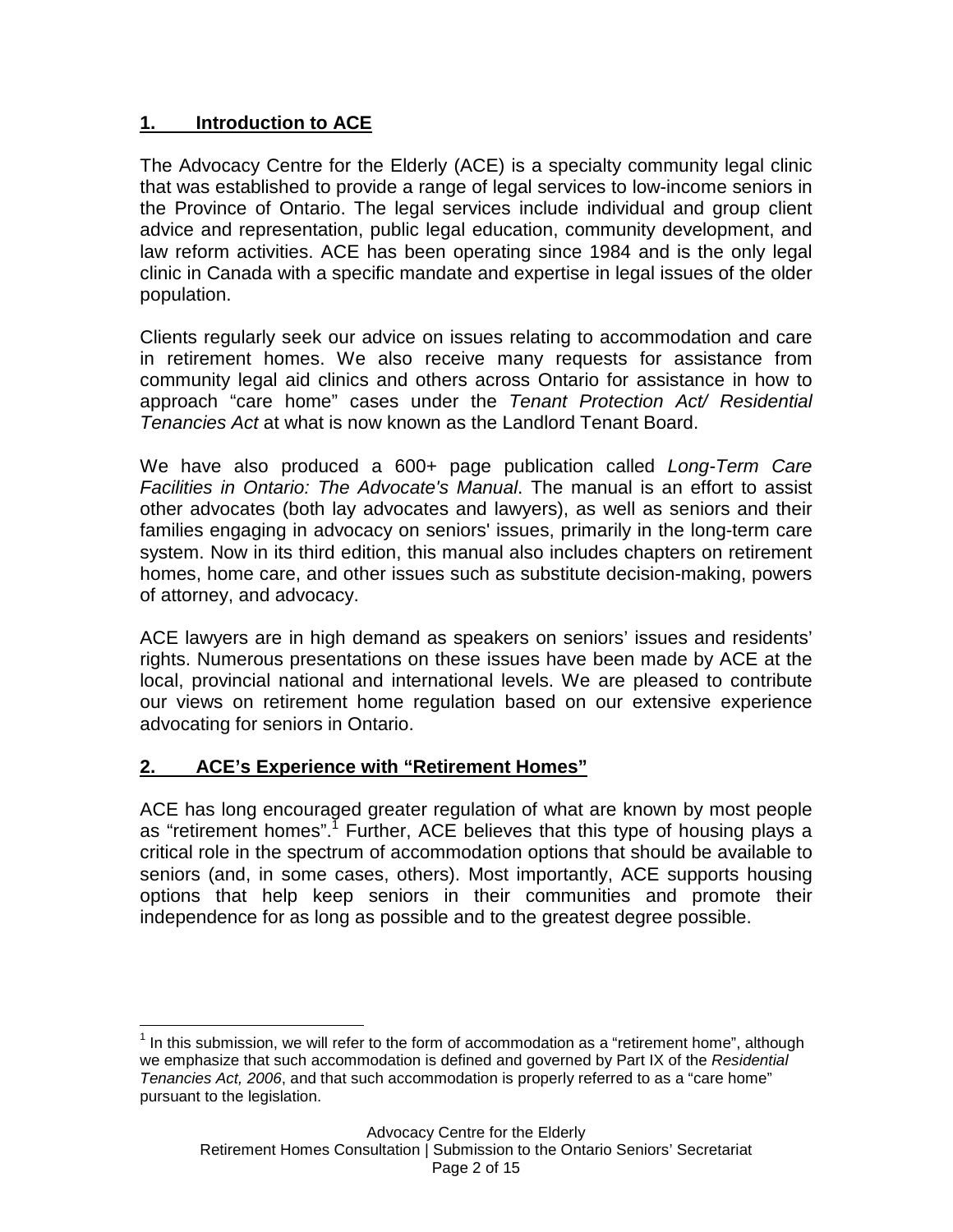It is true that some retirement homes are run in a way that respects both the legal character of the accommodation and the rights of the tenants. Others, however, do not come close to achieving this. Some of the problems are more obvious than others. For example:

- ACE's clients report concerns about the way medications are stored and distributed. Some of our clients have even reported that volunteers at the retirement home have access to medication cupboards and are responsible for distributing prescription medication despite the fact that they have no training or expertise.
- We have had clients who experience a health crisis and are taken to hospital, only to find that upon their discharge from hospital the retirement home refuses to take them back, in effect evicting them with no legal cause under the governing landlord-tenant legislation.
- We have been told that what some retirement homes refer to as "quarterly nursing assessments" are, in fact, opportunities for the retirement home to sell additional services to the tenants – services which they may or may not actually need.
- We have had clients who have been assaulted by other tenants in their retirement home, and the home's administration does not respond appropriately or at all. One of our clients was sexually assaulted by another tenant in her retirement home, and the home's administration did not call the police or otherwise follow up on protecting our client or the other tenants, because staff took the position that there is no "corporate policy" on reporting such assaults.
- We have had clients with mobility impairments who tell us that they are "not allowed" to use the common dining room with the other tenants if they are using their wheelchair or walker, since these devices make other people feel "old" or "disabled". Instead, tenants using wheelchairs or walkers are required to take their meals in their own unit, with an extra charge for "tray service". One of our clients, who used an electric wheelchair due to a severe mobility impairment, was told that she was not allowed to use her wheelchair in the hallways of the retirement home, and could only use it within her own unit. Aside from being a clear violation of human rights legislation, these reactions from retirement homes seem illogical given the clientele they purport to serve.

The Ontario Seniors' Secretariat is no doubt aware of these kinds of problems, and many others encountered by seniors in various forms of accommodation.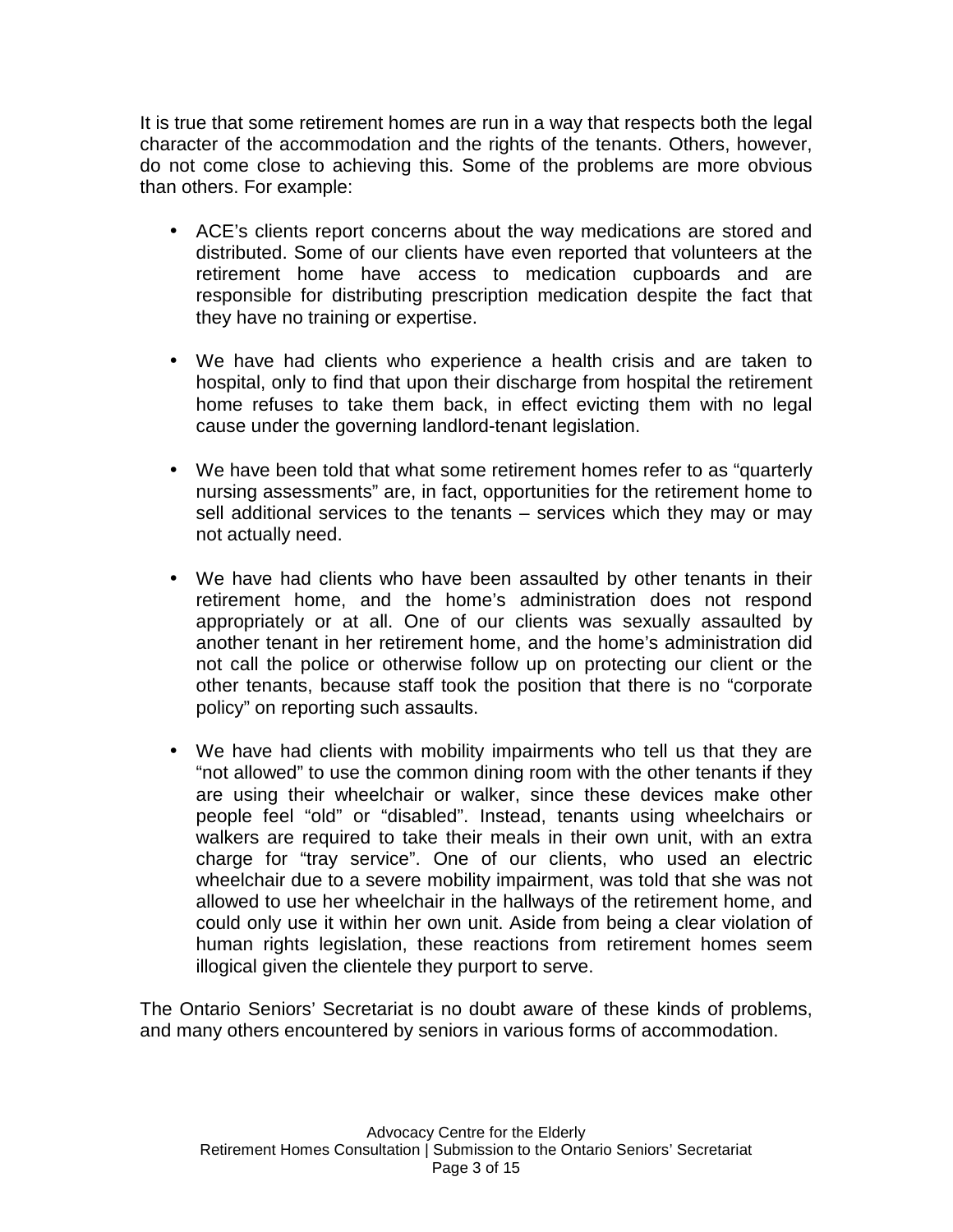In our view, the largest problem is that some retirement homes are operating, in effect, as "bootleg" long-term care homes: they are offering the same high levels of care as long-term care homes but without any of the rules or accountability that the Ministry of Health and Long-Term Care enforces in the long-term care system through detailed legislation, regulation, policies, and enforcement mechanisms. Some retirement homes have locked units and use restraints on tenants, without providing any of the rights protection or other safeguards provided to residents of long-term care homes. This is a double standard, and it fails to ensure the safety and protection of retirement home tenants.

In short, there is clearly a need for a comprehensive regulatory scheme for retirement homes so that all seniors can live in environments that that promote their independence to the extent possible, while also ensuring their safety and protecting their rights.

## **3. Consultation Concerns: Process and Background Documentation**

Although ACE is encouraged to see retirement home regulation on the Ontario government's agenda, we have significant concerns about the approach taken by the Ontario Seniors' Secretariat, in terms of both the process and the substance of the consultation. It will be apparent by this point in our submission that we have not structured our submission as a response to the fourteen specific questions posed in the consultation document.

First, in our view, no consultation can be meaningful until the broad public has greater awareness of the differences between retirement homes and the longterm care home system. Members of the public cannot be expected to contribute to a discussion about options for retirement home regulation until they fully understand what a retirement home is. Even during the consultation meeting in Toronto on February 12, 2007, participants in at least one roundtable discussion thought they were providing input into "nursing homes". They did not appreciate the differences between long-term care and retirement homes, and did not understand what they were being asked to consult on. The Ontario Seniors' Secretariat must engage in a broad-scale education campaign to raise awareness of the different types of accommodation for seniors in Ontario before consultations can be meaningful.

Second, in ACE's respectful view, some of the confusion may have been due to problems with the consultation document itself. At best, the document glossed over the current legal regimes that govern aspects of retirement homes. In particular, the legal significance of Part IX of the Residential Tenancies Act was underplayed, with the consequence that readers may have been left with the impression that the legal relationship between retirement home operators and tenants is entirely unregulated. This is clearly not the case.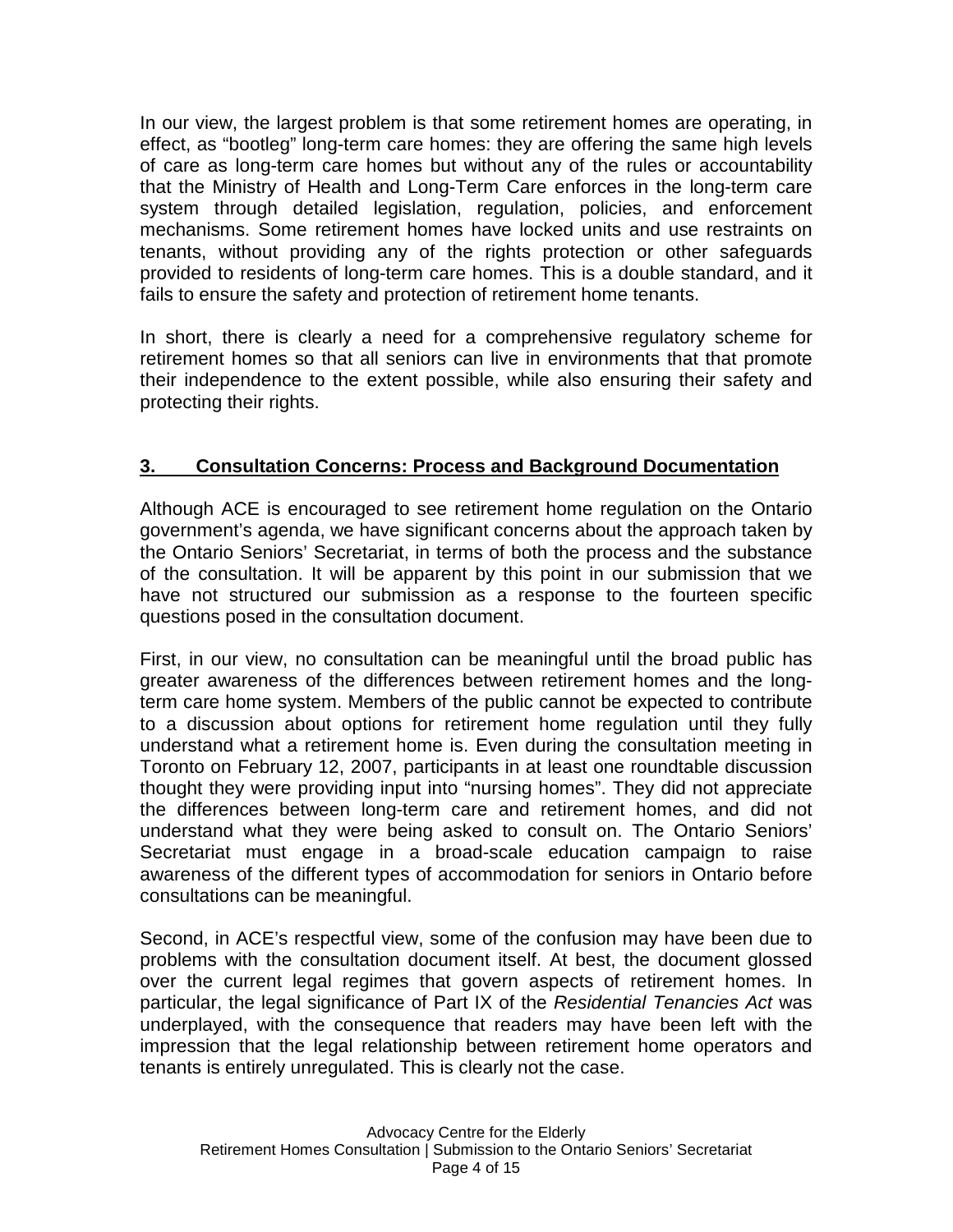Further, the document seemed to suggest that there were no uniform standards or laws governing fire and food safety, criminal acts, privacy and health information, substitute decision-making, and standards of health care delivery by regulated health professionals. This is clearly not the case, as all of the abovenamed areas are governed by provincial legislation, municipal by-laws, and indeed the common law.

This is not to say that the current regime governing retirement homes is coherent. It is far from coherent. However, the consultation document seemed to give the impression that standards could be created out of whole cloth, as if there were no Building Code Act, 1992; Fire Protection and Prevention Act, 1997; Health Protection and Promotion Act; Regulated Health Professions Act, 1991; Substitute Decisions Act, 1992; Health Care Consent Act, 1996; Personal Health Information Protection Act, 2004; Accessibility for Ontarians with Disabilities Act, 2005; Human Rights Code; Criminal Code, etc.<sup>2</sup>

In sum, the province-wide consultation process undertaken in early 2007, while absolutely necessary in this context, may not assist greatly in helping to develop public policy in this very difficult area.

#### **4. Proposed Definition: Critique**

According to the Residential Tenancies Act, a **"care home"** is a residential complex that is occupied or intended to be occupied by persons for the purpose of receiving care services, whether or not receiving the services is the primary purpose of the occupancy. **"Care services"**, in turn, mean health care services, rehabilitative or therapeutic services or services that provide assistance with the activities of daily living. $3$  Care home tenants have all the rights of other tenants and some additional rights, including the right to receive a Care Home Information Package, or "CHIP", setting out the services and other items that are

4. Bathing assistance.

- 6. Dressing assistance.
- 7. Assistance with personal hygiene.
- 8. Ambulatory assistance.
- 9. Personal emergency response services."

Retirement Homes Consultation | Submission to the Ontario Seniors' Secretariat

 $\overline{1}$  $2$  For example, the Consultation Document asked for respondents' views on whether there should be provincial standards governing "maintenance of health records", "outbreak control", and other matters that are already the subject of provincial legislation.

 $3$  "Care services" are further defined by regulation. Subsection 2(1) of O. Reg. 516/06 provides: "As part of health care services, rehabilitative services, therapeutic services and services that provide assistance with the activities of daily living, the following are included in the definition of "care services" in subsection 2(1) of the Act:

<sup>1.</sup> Nursing care.

<sup>2.</sup> Administration and supervision of medication prescribed by a medical doctor.

<sup>3.</sup> Assistance with feeding.

<sup>5.</sup> Incontinence care.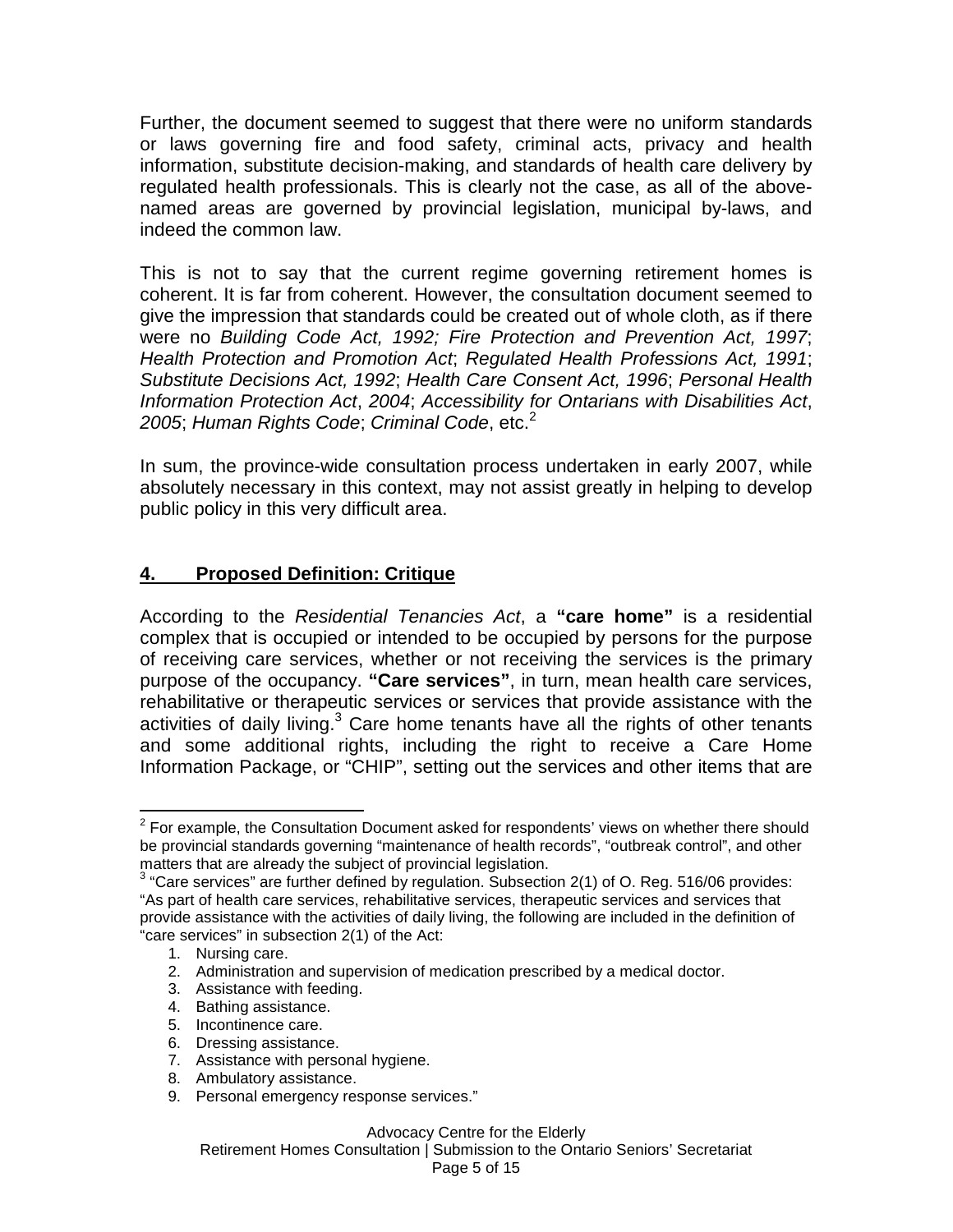included in their monthly fees. Other laws also apply to care homes, including laws governing fire and food safety, criminal acts, privacy and health information, substitute decision-making, and standards of health care delivery by regulated health professionals.

However, the OSS Consultation Document proposes a definition of a retirement home that skips over this legal framework, and considers retirement homes as "a home where eight or more unrelated adults purchase accommodation and care, where such care is not funded or regulated by any level of government." The implications of this are unclear, but the immediate problems with this proposed definition are obvious:

- There is no minimum age requirement in this definition. This may indicate that the proposed regulatory scheme is not solely focused on accommodation for seniors.
- There is no rationale given for why homes with seven or fewer people should receive no government attention or protection under this regulatory proposal. Several of the court cases concerning assault and neglect of seniors – in some case leading to the death of the senior – have involved operators of small homes. Many homes in rural or small urban areas provide care and accommodation to fewer than eight tenants. It should go without saying that people deserve to be safe and protected whatever the size of their home.
- The Ontario government's proposed long-term care legislation, Bill 140, requires a licence for anyone providing nursing care to two or more unrelated persons (see section 93(1) of Bill 140, An Act respecting longterm care homes). The government has therefore set the threshold for regulation at two people for long-term care, and given that in many cases the same types or levels of care are being provided in retirement homes, there is no justification for setting the threshold at 8 persons for retirement home regulation.
- The notional relationship between the proposed definition and the legislated definition of "care home" in the Residential Tenancies Act is entirely unclear. Does the OSS propose to amend the Residential Tenancies Act and remove the definition of "care home", or otherwise restrict its application? When asked this question at the consultation meeting in Toronto on February 12, 2007, OSS staff said that amending the Residential Tenancies Act is not an option under consideration. However, the proposed definition could create considerable confusion,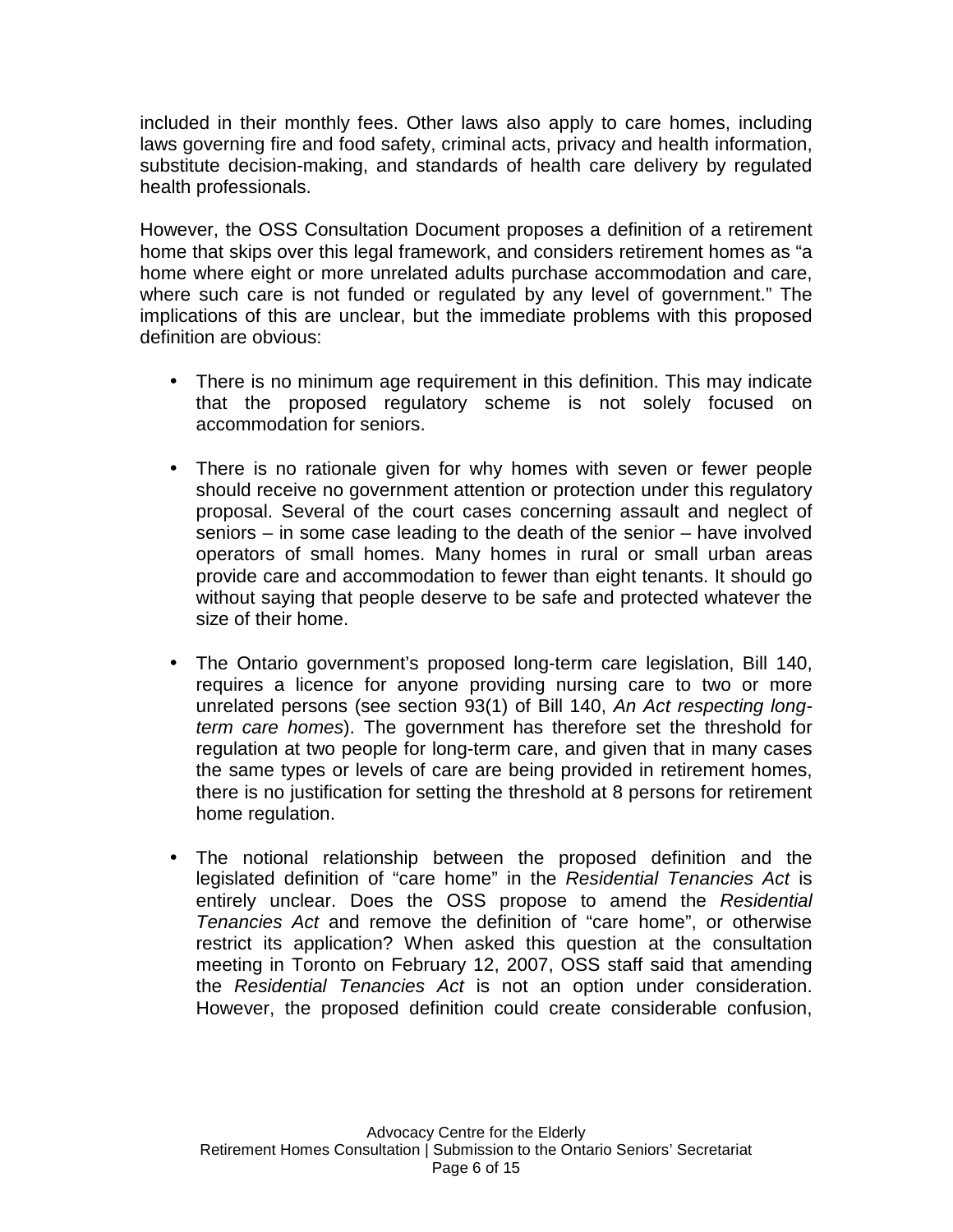and even jurisdictional uncertainty, particularly before the Landlord Tenant Board.<sup>4</sup>

- There is no rationale given for why the adults in a regulated retirement home must be unrelated. This could potentially violate the Ontario Human Rights Code. If two siblings, cousins, or a married couple enter the retirement home, this could mean it no longer meets the definition of what the government is proposing to regulate. It is possible that the intent of the definition was to exclude homes where a senior is purchasing accommodation and care from a family member. However, if this is the intent, there is no rationale given for why such a situation should be excluded. If the family member is receiving compensation to provide accommodation and care, then the regulatory system should apply to that situation just as it would to any other. As the OSS no doubt is aware, all forms of elder abuse can take place in family situations just as easily as in relationships with strangers.
- It is entirely unclear to what degree this definition is intended to capture group homes, boarding houses, or other types of housing for persons with disabilities other than those operated by local Associations for Community Living. Disability consumer and advocacy groups should have been directly consulted from the outset of this process, since the definition appears to cover some of the types of housing in which people with disabilities may live.

## **5. Proposed Third-Party Regulatory Model: Critique**

The Consultation Document notes that one possible regulatory system for retirement homes is a third-party regulatory model, stating that Ontario has used third-party regulatory agencies to protect consumers in industries not funded by the government. These industries include (among others) travel agencies, real estate agencies, motor vehicle dealers, funeral boards, and technical safety standards monitors. Each agency is set up as a non-profit corporation, and the board of directors of the agency sets policies and standards for the respective industries. Board members are from the regulated industry and/or are government appointments.

ACE does not believe that this type of regulation is appropriate for retirement homes, for several reasons. First, consumer contact with the types of industries

 $\overline{a}$ <sup>4</sup> It should be noted that in the 2005 Ministry of Municipal Affairs and Housing consultations on the reform of the now-repealed Tenant Protection Act, no changes were proposed to the care home sections of the legislation. Therefore, ACE chose not to make submissions on care home issues to that consultation. In fact, the Residential Tenancies Act, 2006 includes some provisions that improve on the Tenant Protection Act and increase protections for care home tenants.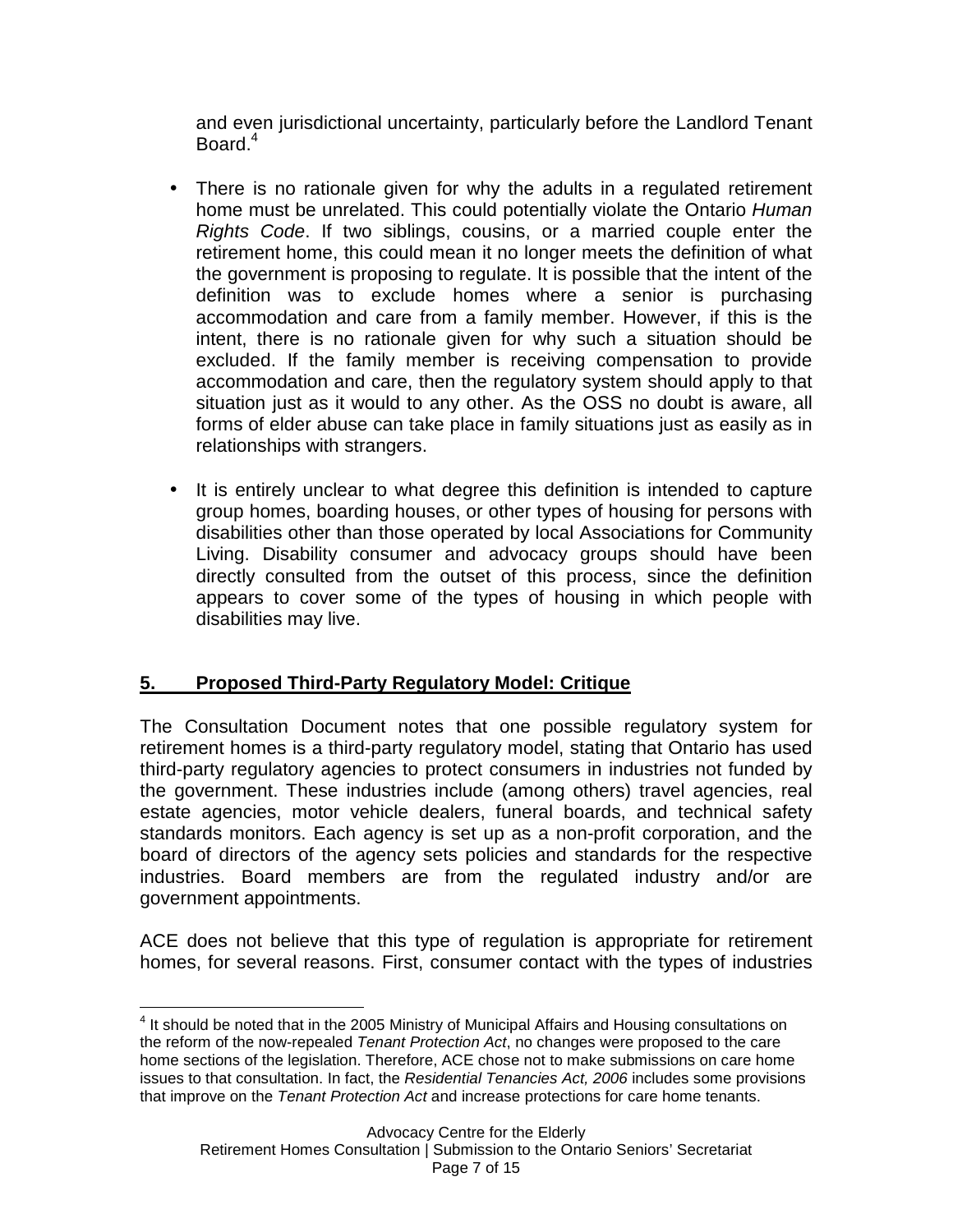already regulated in this manner is typically in the nature of a single one-off transaction: purchasing a car, purchasing a vacation, purchasing a house or other property, etc.

In contrast, the receipt and provision of accommodation and care in a care home is necessarily an ongoing relationship with many points of contact between the tenant and the operator or the operator's employees and/or contractors. Further, these points of contact will involve some of the most personal and important aspects of a tenant's daily life: health information; personal information such as names of family or friends; regular financial transactions; food and nutrition; and social activities, to name but a few. Retirement home tenants may be in a position of vulnerability in relation to the operators since tenants may need to depend on the operators, to some degree, for the necessities of life and for assistance with activities of daily living. Potential tenants may also be quite vulnerable in that they may be leaving their "own home" for the first time and may feel emotional at the thought that they are giving up some of their independence. In short, the relationship is ongoing and multifaceted.

Second, the transactions in the industries that are regulated by such a third-party regulatory agency tend to be bilateral and straightforward. As such, disputes and disagreements between the consumer and a provider in such an industry will also tend to be bilateral and straightforward to investigate. For example, "if you pay for a trip and end up not going because the registered travel agency you bought the package from goes out of business, you are entitled to a refund," and the Travel Industry Council of Ontario may investigate and ensure that you get compensation.<sup>5</sup> Given the multifaceted relationship between the tenant and the operator of a retirement home, on the other hand, disputes or disagreements will likely be multifaceted. Disputes could involve care providers who are members of regulated health professionals, or could relate to the provision of service over time, such as in the context of meals or activities.

Third, if there is a dispute between a consumer and a provider in one of the industries in the examples above, the consumer can decide to take her business elsewhere: she can book her next trip through a different travel agent (or on her own through the Internet); she can find a new real estate agent; or she can purchase a motor vehicle through a different dealer. In contrast, a retirement home tenant who is in a dispute with the operator of his home will likely not want, nor be able, to simply move to a new home pending the outcome of any dispute resolution mechanism.

Fourth, the consequences of inadequate or incompetent service provision in the industries cited above can indeed be serious (such as an ill-advised home purchase based on the negligent recommendation of a real estate agent), but the

 $\overline{a}$ <sup>5</sup> Ontario Ministry of Government Services, "Travel Services Online", online: http://www.cbs.gov.on.ca/mcbs/english/4ZMN7Z.htm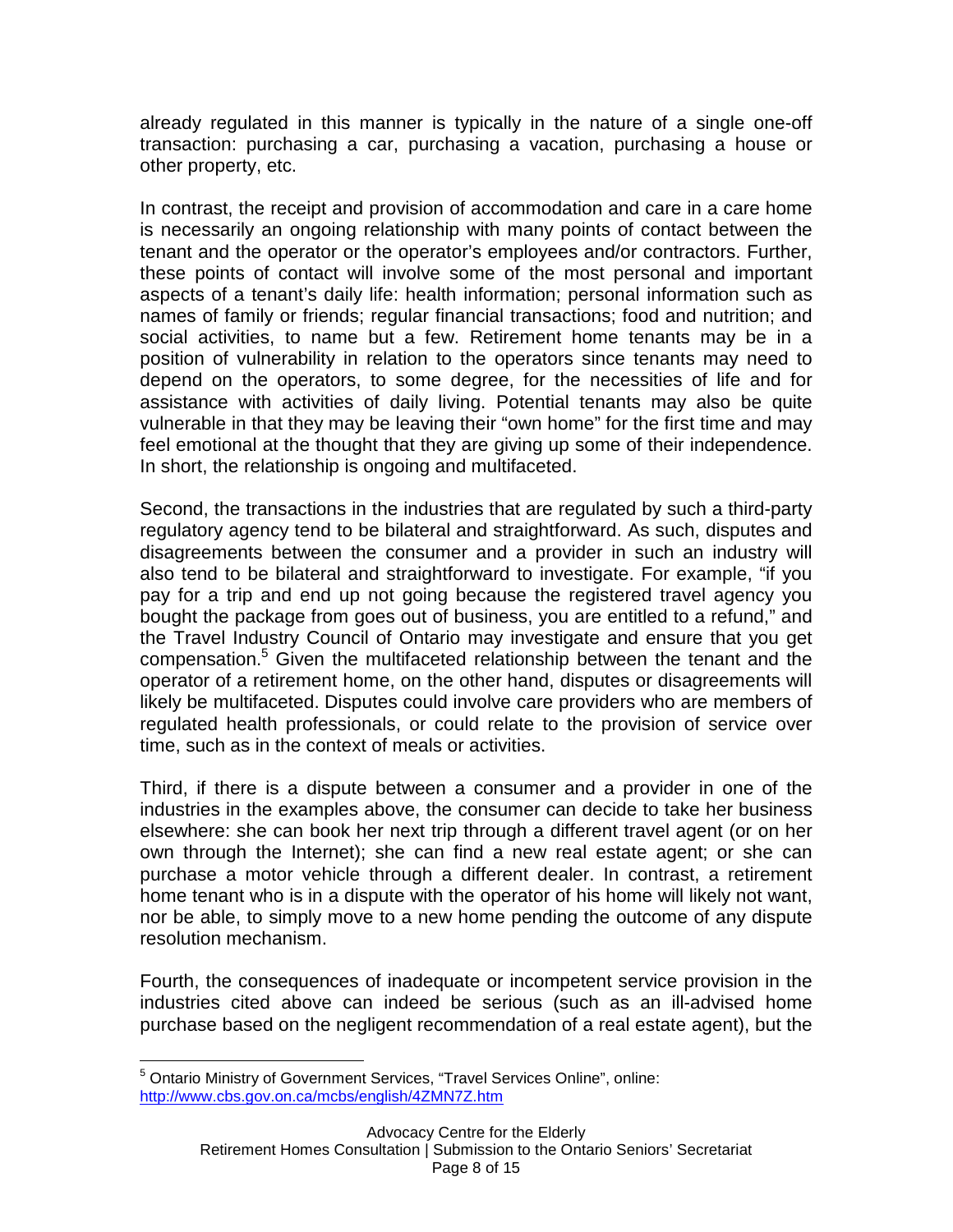damages in these types of situations can be remedied by compensation or restitution, and the regulatory body can censure the service provider in some fashion – including by removing their licence. In the care home context, however, the potential consequences of poor or inadequate care can be very serious, and even deadly.<sup>6</sup> Remedies for such inadequate care would not be purely monetary.

Fifth, the third-party regulatory bodies described above are governed by Boards of Directors, and in most situations these Boards are dominated by industry representatives. Representatives of the retirement home industry have stated that they desire regulation so that the reputation of the industry as a whole will improve (and therefore competition will increase). However, when Boards are dominated by industry representatives, there is a risk that decisions and policies will reflect the interests of the industry rather than those of consumers. Consumer representation typically forms a minority of such Board composition and can therefore be outvoted on standard-setting or other policy issues impacting on retirement home consumers. Moreover, consumer representatives on these Boards are invariably Ministerial appointees and may not be chosen by retirement home tenants to represent their interests.

Sixth, as mentioned above, certain aspects of the retirement home context are already governed by legal rules on tenancies. The "tenancy" aspects of retirement homes are subject to the jurisdiction of the Landlord Tenant Board, pursuant to the Residential Tenancies Act, 2006. For example, section 91 requires that tenancy agreements in care homes must be in writing, and must set what has been agreed to with respect to care services and meals, and the charges for them. The Act also requires landlords to provide an information package that contains specific information as set out in regulation.<sup>7</sup> The tenant

<sup>1</sup>  $6$  Consider, for example, the unreported case involving Janet Longford, who was a "private nursing home owner" of a 16-bed home in Orillia. She pleaded guilty to failing to provide the necessaries of life for the severe neglect of one of her tenants. A Superior Court judge sentenced her to six months' house arrest and three years' probation. Source: Roberta Avery, "Woman gets house arrest for elder abuse", Toronto Star, September 6, 2006. Indeed, the Commission of Inquiry into Unregulated Residential Accommodation (the "Lightman Commission") "was created following the death of Joseph Kendall, a resident [sic] of Cedar Glen, an unregulated boarding home near Orillia, Ontario." Ernie S. Lightman, A Community of Interests: The Report of the Commission of Inquiry into Unregulated Residential Accommodation (Toronto: Publications Ontario, 1992) at xi.

<sup>7</sup> Section 47 of O. Reg 516/06, the General Regulation under the Residential Tenancies Act, 2006, sets out the required information as follows:

<sup>1.</sup> List of the different types of accommodation provided and the alternative packages of care services and meals available as part of the total charge.

<sup>2.</sup> Charges for the different types of accommodation and for the alternative packages of care services and meals.

<sup>3.</sup> Minimum staffing levels and qualifications of staff.

<sup>4.</sup> Details of the emergency response system, if any, or a statement that there is no emergency response system.

<sup>5.</sup> List and fee schedule of the additional services and meals available from the landlord on a user pay basis.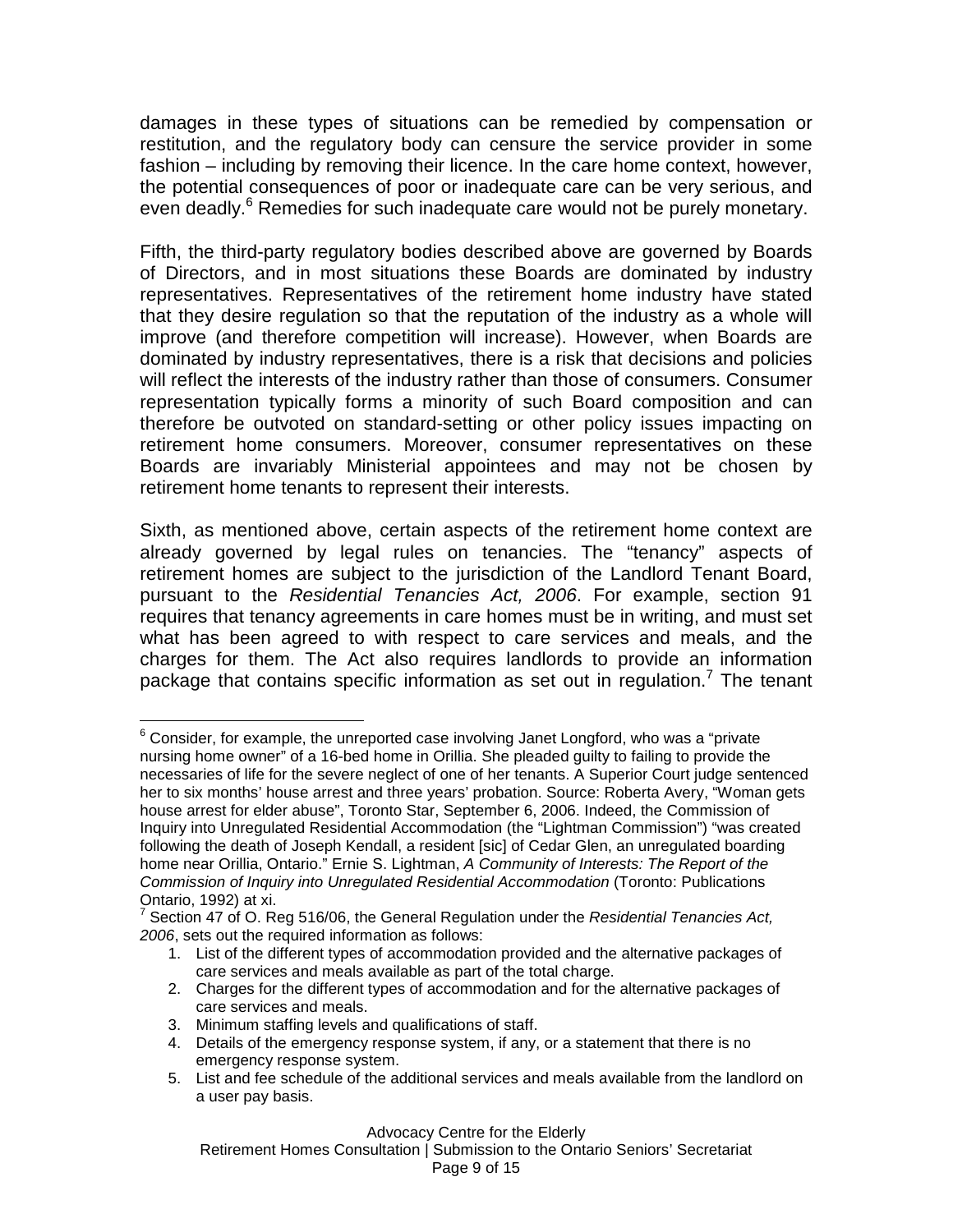has the right to consult a third party with respect to the tenancy agreement, and the agreement may be cancelled within five days at the tenant's request. Under section 101 of the Act, charges for care services or meals cannot be increased unless the landlord gives the tenant at least 90 days written notice. In addition to these provisions, there are others that provide specific protections to care home tenants. These protections are enforceable at the Landlord Tenant Board. Thirdparty regulation of retirement homes could confuse the question of jurisdiction over disputes concerning the "tenancy" aspects of retirement homes.

For these key reasons, ACE does not believe that a third-party regulatory system is a suitable model to ensure public safety and consumer protection in the retirement home context.

## **6. Other Proposed Regulatory Models**

In addition to the third-party regulatory model, two other models have been proposed at various points during the recent discussions about retirement home regulation. The other models that have been proposed are a self-regulation model and a municipal regulation model. ACE does not believe that either of these models is appropriate.

## **a. Self-Regulation**

 $\overline{a}$ 

The retirement home industry should not be entirely self-regulated. ACE does support the role of this type of housing in the spectrum of accommodation options that should be available to seniors. ACE does not believe that the retirement home industry has demonstrated the credibility that would be necessary to vest the responsibility for regulation solely with the industry. Moreover, this would not achieve the important consumer protection goals of the Consultation Document.

While the industry is certainly knowledgeable about the business and operational aspects of running a retirement home, its representative body, ORCA, has not demonstrated compliance with areas of the law that are of critical importance to retirement home tenants. For example, even as of the date of this submission, ORCA's Accreditation Standards continue to refer to legislation that has not been in place for over a decade  $-$  the *Consent to Treatment Act*, which is significantly different from the current legal regime governing consent to treatment as found in the Health Care Consent Act and the Substitute Decisions Act.<sup>8</sup> The

<sup>6.</sup> Internal procedures, if any, for dealing with complaints, including a statement as to whether tenants have any right of appeal from an initial decision, or a statement that there is no internal procedure for dealing with complaints.

<sup>&</sup>lt;sup>8</sup> Ontario Residential Communities Association, ORCA Accreditation Standards, http://www.orcahomes.com/documents/AccreditationStandardsFORPUBLICUSE.pdf. Accessed Friday March 16, 2007.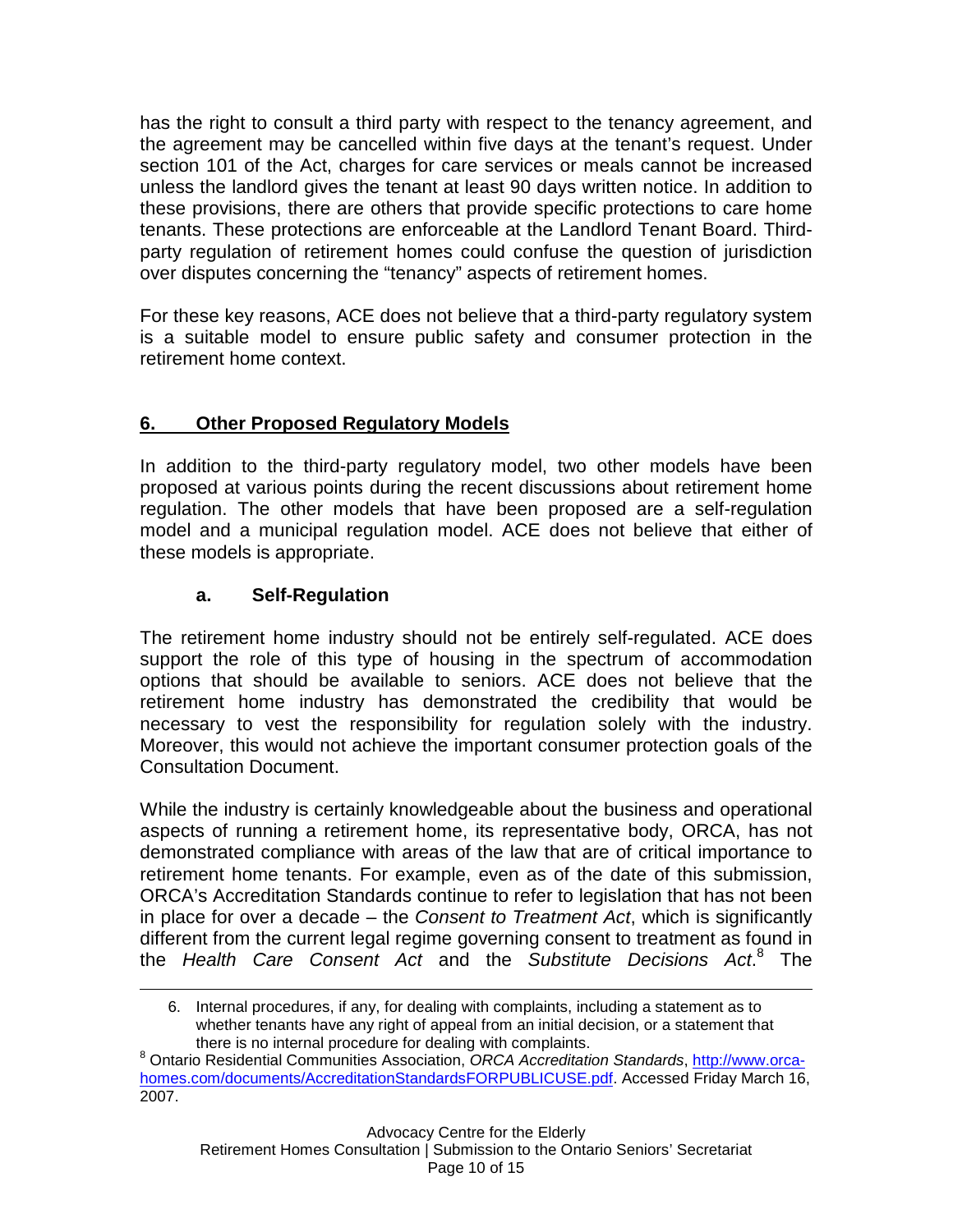Accreditation Standards also stipulate that homes should have a "no restraint" policy, "AND/OR" [sic] that the use of physical restraints should be governed by certain procedures. Compounding the logical inconsistency of these statements, the Accreditation Standards make no mention of restrictions on environmental or chemical restraints being used on tenants.

Further, many homes that are accredited by ORCA do not comply with the requirements of landlord-tenant legislation. Our clients report that many tenants in ORCA homes are not provided with the legislatively mandated Care Home Information Package ("CHIP"). Our clients further report that in some ORCA homes, operators charge tenants not per rental unit, as provided for in the legislation, but per tenant. Further, as noted in our introduction, tenants in some cases have been evicted illegally when they have a health care crisis and are sent to hospital, even though this is not a ground for eviction under the governing landlord-tenant legislation. In short, therefore, industry self-regulation by a body such as ORCA would be inappropriate.

## **b. Municipal Regulation**

Others have suggested that retirement homes be subject to regulation and inspections by municipal governments. It is true that a handful of municipalities in Ontario have by-laws on the books relating to retirement homes, although it is not clear that municipalities have jurisdiction to regulate in this area. Even assuming that there is jurisdiction to do so, ACE does not feel that municipal regulation is appropriate in this context.

Not all municipalities in Ontario have the means to create and enforce by-laws for retirement home operation, and this can lead to a patchwork of regulation across the province. This creates an inequality of regulation for retirement home tenants, who all deserve to be provided with equal protection and benefit of any regulatory system. Further, it appears that when municipalities do create by-laws, there is a tendency for retirement home operators to simply move their home outside the boundaries of the municipalities so they are no longer subject to the same regulatory regime. This type of ad hoc approach is not satisfactory as a regulatory model for retirement homes in Ontario.

## **7. ACE's Proposal: Provincially Administered Tiered Licensing**

#### **a. Description**

ACE proposes a provincially operated licensing system consisting of tiers, or classes, of license that a home would have to earn if it wished to provide certain classes of service.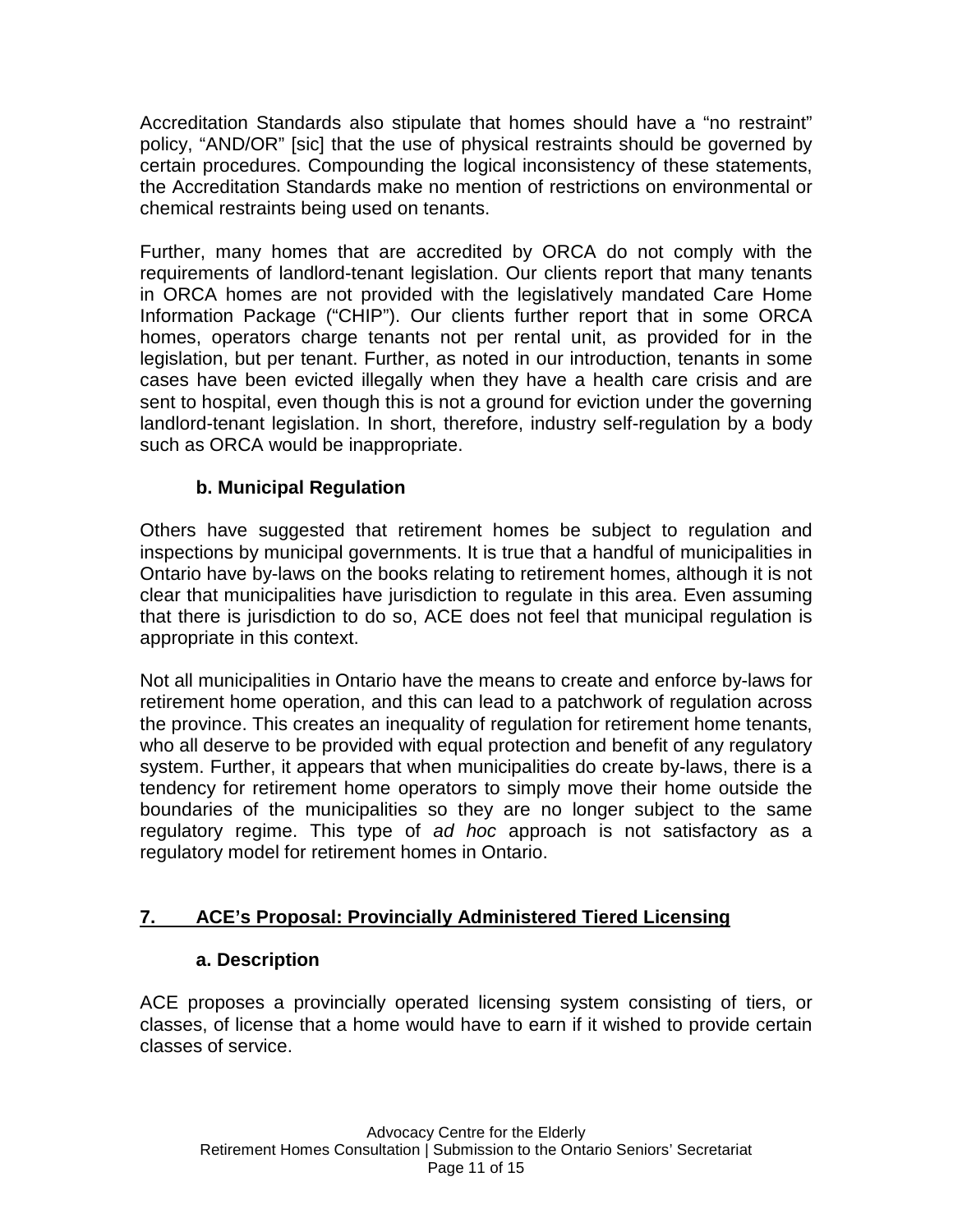Just as drivers have to meet certain standards in order to receive a licence from the provincial government to operate different classes of vehicles, different classes of licence should be required for retirement homes that wish to offer different types of services for different levels of care needs. Such licenses would have to be presented clearly in the home and would have to be advertised to potential tenants. Consumers would then be aware of what services they can expect in any particular home, and could be assured that such services meet agreed-upon standards for safety, care, and quality of service. It should be a condition of any class of licence that the operator must comply with all applicable laws. There should also be a Bill of Rights that applies to all retirement home tenants, and the Bill of Rights should be enforceable as a deemed contract between the tenant and the operator.

As a general outline, for example, the basic class of licence could be granted to homes demonstrating that they can meet agreed-upon standards concerning meals and nutrition, linen service, and programming for tenants. An intermediate class of license could be granted to homes that can demonstrate competence in all of the basic features, and also be able to meet agreed-upon standards concerning things like administering medications, assisting with activities of daily living, providing some nursing care and/or rehabilitation, and helping tenants transfer from bed to chair. A holder of the highest level of licence would have to prove competence in all the items mentioned above, and would also be able to demonstrate it can meet agreed-upon standards on caring for the physical and mental health needs of frail persons including those with mid- to late-stage dementia.

With this type of tiered licensing system, consumers would know in advance what levels of care or assistance they are entitled to expect, and what standards they can expect their licensed operator to meet. In tandem with a meaningful system of complaint resolution, this type of regulatory model would provide the required level of consumer protection in an industry where consumers can be very vulnerable. Further, retirement home operators would be able to decide what level of licence to seek, according to the needs they perceive in the market. This system would allow the market to respond to the needs of changing demographics, would help support seniors who wish to "age in place", and would preserve freedom of choice for consumers.

By submitting that retirement homes could qualify for licences to provide health care services for persons with high health care needs, ACE should not be taken to support a two-tiered health care system. In such a system, those who can afford to purchase private care can do so, while those who cannot afford private care rely on the publicly-funded health care system. This appears to be the direction in which the Consultation Document is inevitably headed. If this is the case, ACE's submission should be understood as proposing that if the same health care services are provided both in the retirement home setting and in longterm care homes, then persons contracting for high-level care services in the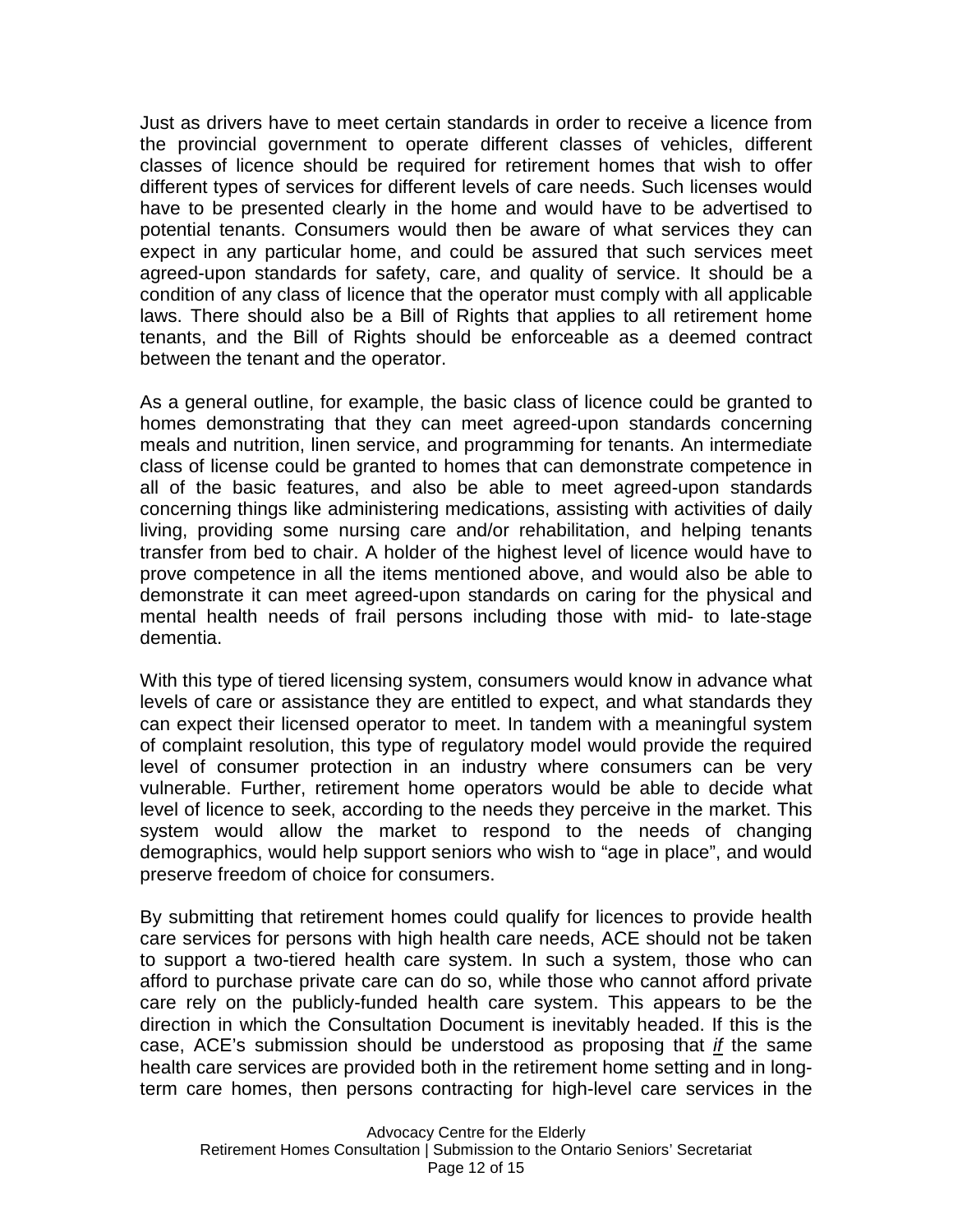retirement home context should be protected by the same standards and expectations of care providers in the long-term care home system.

For example, outcomes such as skin integrity (including avoiding and treating bedsores) and continence care are no less important for a person in a retirement home than they are for someone in long-term care. At these high care levels, it must be recognized that the services being provided are health care services, and they must be regulated as such. Retirement homes providing such care should be subject to the same inspection and compliance regime as the longterm care home system. The same Ministry of Health compliance advisors should be responsible for ensuring compliance by operators licensed to provide the high levels of care. For the lower tiers of licence, a system of inspections and administrative orders should be implemented. This administrative compliance system could be modeled on other legislated inspection models such as that found in the Fire Protection and Prevention Act, 1997.

Further, when the services being provided are health care services, it must be recognized that retirement homes are health facilities. It is at least arguable that certain high-level care services being provided within retirement homes fit within the definition of "home care services" as found in the Regulation to the Health Insurance Act.<sup>9</sup> ACE sees no principled reason why such services should not be funded as insured extended care services under the Health Insurance Act. The failure to fund such services leads to the clear creation of two-tiered health care in Ontario.

It has been said that it may not be reasonable to expect small and large homes to achieve the same regulatory standards. In this context, one possibility would be to consider a model such as that found in the Accessibility for Ontarians with Disabilities Act whereby standards may be slightly different, or rolled out along different timelines, for different sizes of organization when it is appropriate to do so.<sup>10</sup> This submission should not be taken to indicate that ACE would support a system where small homes are subject to less stringent standards than large homes, or vice versa. All care home tenants should receive equal benefit and protection of any regulatory structure. The suggestion is made in order to draw

- (a) the number of persons employed by persons or organizations or their annual revenue;
- (b) the type of industry in which persons or organizations are engaged or the sector of the economy of which persons or organizations are a part;
- (c) the size of buildings, structures or premises."

 9 Section 12(1)(a) of R.R.O. 1990, R. 552 (as am.) includes "the services that are provided, on a visitation basis, by a nurse or a nursing assistant" as a "home care service".

 $10$  Subsection 6(7) of the Accessibility for Ontarians with Disabilities Act, 2005, S.O. 2005, c. 11, provides that "accessibility standards may create different classes of persons or organizations or of buildings, structures or premises and, without limiting the generality of this power, may create classes with respect to any attribute, quality or characteristic or any combination of those items, including,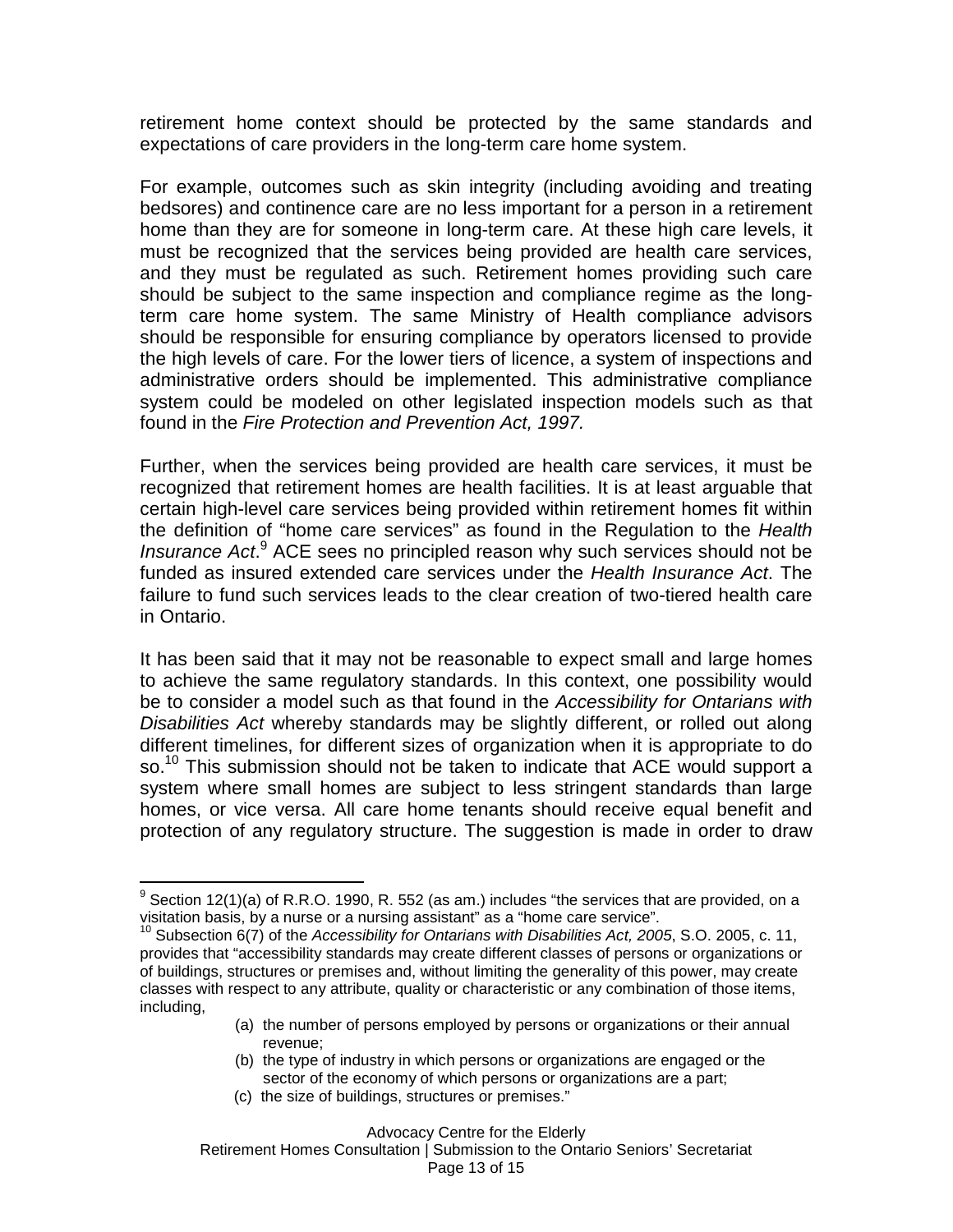attention to other legislated approaches to standard-setting in organizations of vastly different sizes.

#### **b. Justification**

The Consultation Document suggested that a third-party regulatory model is appropriate for industries that the government does not fund. However, there are counter-examples where other types of models are used in areas the government does not fund. For example, the government is heavily involved by way of administering a tiered licensing system in the major area of driving, which it does not fund. It is our submission that retirement home regulation is of such critical importance in the lives of Ontarians that it should be carried out by way of a government-administered licensing scheme. This method of regulation will best achieve the goal of public safety within the context of an ongoing landlord-tenant relationship where care services are provided.

One of the reasons the public is so concerned about retirement home regulation is that some retirement homes have been running as "bootleg" or underground long-term care homes, in effect serving people with the same high health care needs as in long-term care but not subject to any of the oversight or rules associated with the Ministry of Health and Long Term Care. Although retirement homes are essentially a "private" relationship between the operator-as-landlord and the tenant, it is the *health care* aspect of the retirement home that gives it a "public" character to many observers.

In this context, it is important to acknowledge the Ontario government's recent legislative initiative in Bill 140, An Act respecting long-term care homes. As of the time of writing, Bill 140 has passed First and Second Reading and was the subject of scrutiny and amendment by the Standing Committee on Social Policy. That legislation, once passed, will regulate the long-term care home system in Ontario. It is to be noted that section 93 of that Bill sets out who can operate a long-term care home in Ontario as follows:

#### **Licence required**

**93.** (1) No person shall operate residential premises for persons requiring nursing care or in which nursing care is provided to two or more unrelated persons except under the authority of a licence under this Part or an approval under Part VIII.

#### **Exclusions**

- (2) Subsection (1) does not apply to,
- (a) premises falling under the jurisdiction of,
	- (i) the Child and Family Services Act,
	- (ii) the Mental Hospitals Act,
	- (iii) the Private Hospitals Act, or
	- (iv) the Public Hospitals Act; or

Advocacy Centre for the Elderly Retirement Homes Consultation | Submission to the Ontario Seniors' Secretariat Page 14 of 15